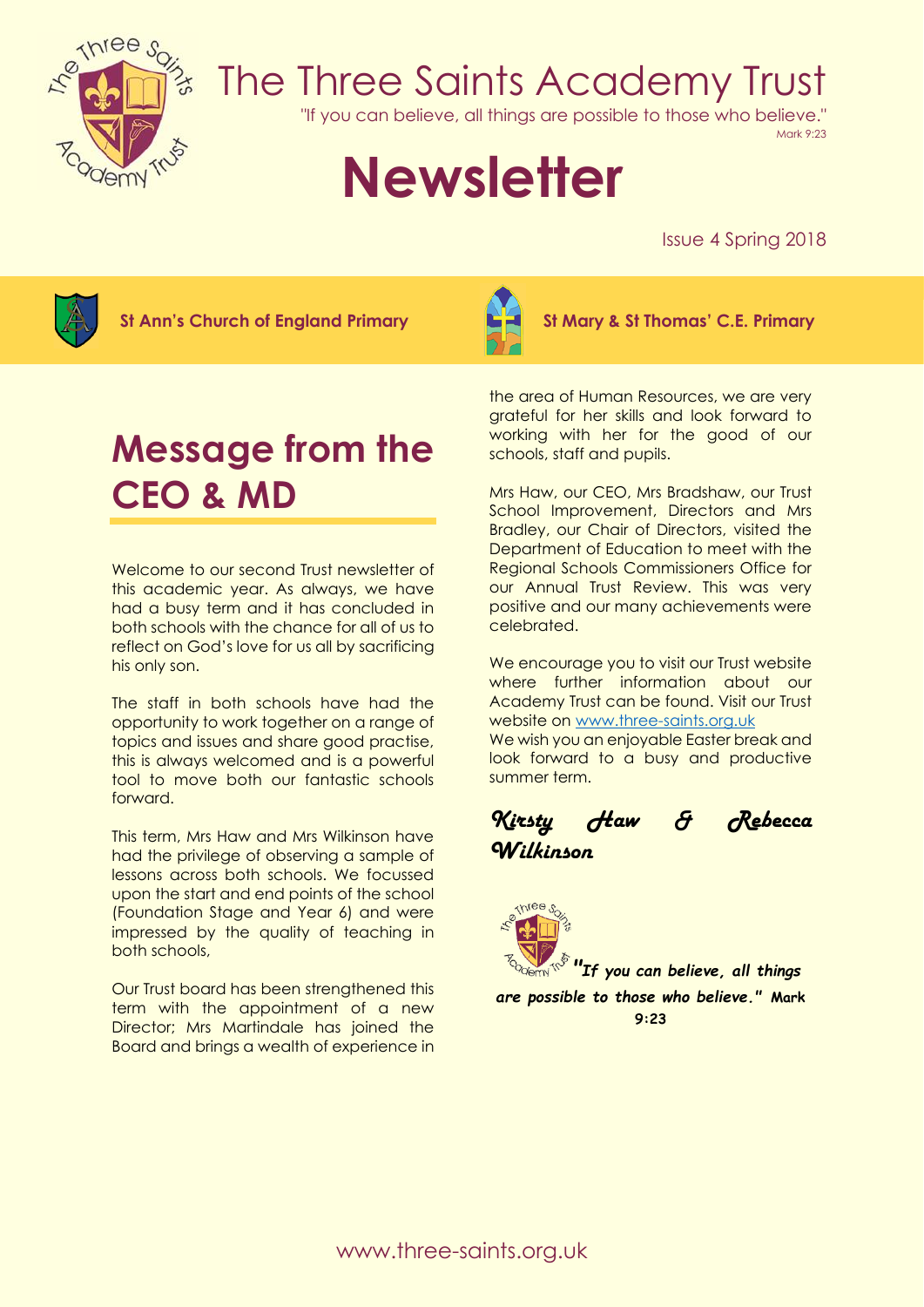

### **SHAKESPEARE WEEK**

This term we held a Shakespeare week which involved each class working with a Shakespearean text including 'The Tempest', 'A Midsummer Night Dream', 'Romeo and Juliet' and others. During the week, the pupils had the opportuntiy to explore the text and complete some drama and writing linked to their text. These were then shared with the school. The pupils were also intrigued to hear about the work of 'Shakespeare North', a trust who want to bring back the Elizabethan heritage to Knowsley by buidling a new playhouse which will focus on the works of Shakespeare. More information about this can be found at:

<http://www.shakespearenorth.org/>



### **ST HELENS MUSIC HUB SPRING CONCERT**

This term, our after-school band (Town Centre Note 5) took part in the annual spring concert at St Helen's Town Hall in front of an audience filled with family and friends. The pupils played fabulously and we were very proud of their efforts.



### **BLUECOAT SUCCESS**

We are pleased to announce that one of our Y6 pupils- Joyce Shen- has been successful in gaining a place at The Bluecoat School. This is a particular success as the school has recently been nominated

as one of the top 20 best schools in England.

### **SPORTS RELIEF**

This term we celebrated Sports Relief which involved a number of different acitivies. As our Sports Relief day coincided with the start of the 'Winter Paralympics', we spent the morning learning about the different sports in the winter paralympics and then the pupils had the chance to take part in some acitivities to help them understand some of the challenges the paralympians face when competing and the different starteghies they use to overcome these challeneges. Finally in the afternoon the pupils took on the challenge of running 222 miles (the number of pupils we have in our school) which they completed successfully. Whilst the pupils were completing their challenge, their parents and carers were invited into a workshop carried out by ABL who spoke to them about their services and how they can promote a healthy lifestyple for their children.



**ALICE THE MUSICAL**

This term we have held auditions for our end of summer term production- 'Alice the Musical'. All roles have been allocated and rehearsals have begun already as it promises to be a show to remember!

### **YOUNG CARERS AWARD**

This term we have received another award from St Helens Young Carers Centre to highlight the 'excellent awareness raising' we do as a school to inform others about the role of young carers.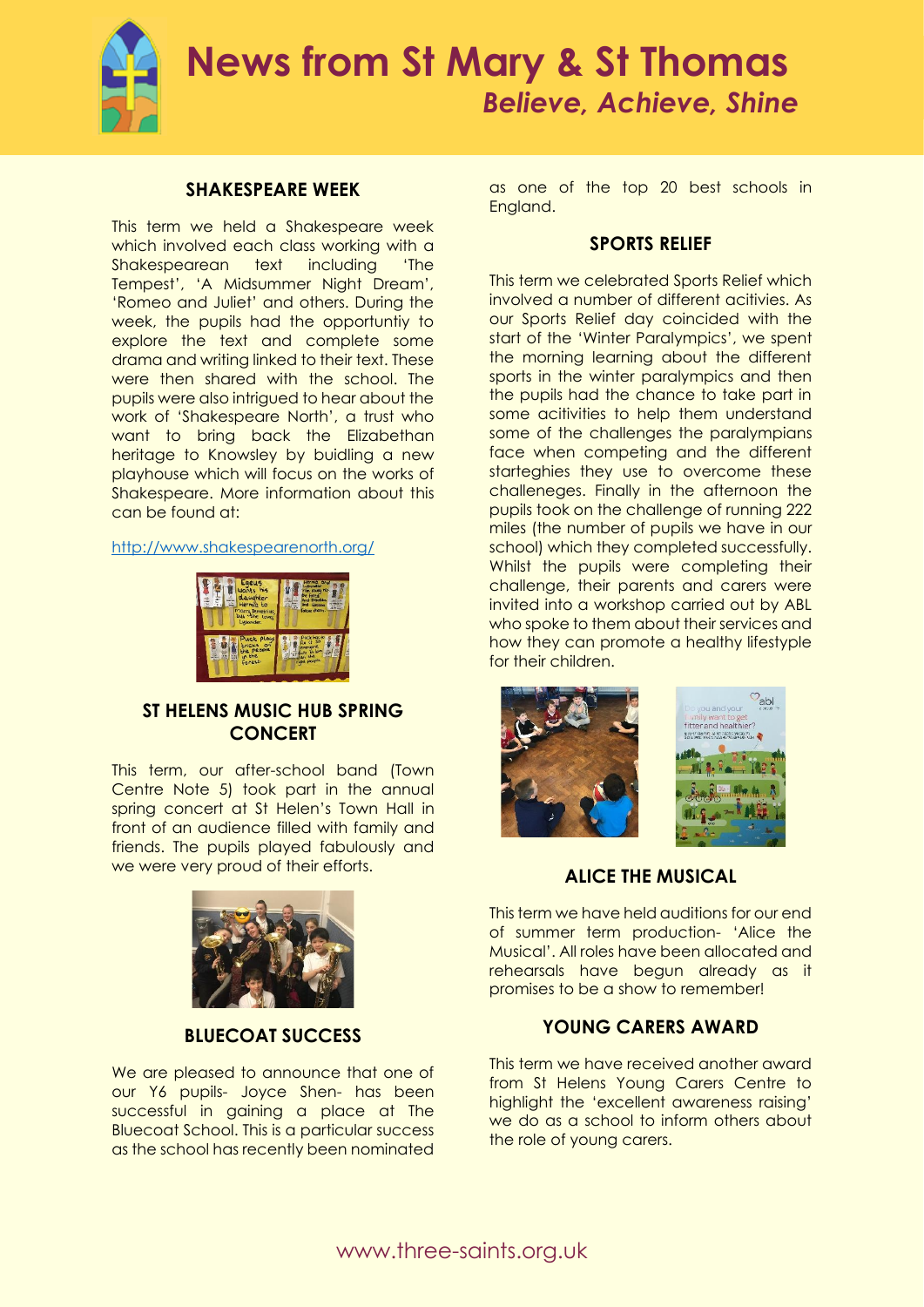

### **News from St Ann's**

Always our best for God, each other and ourselves.

### Careers Day

In January, we held a Careers Fair for Key stage 2. This provided a great opportunity for the children to think about their dreams, goals

and future aspirations as well as develop their Oracy skills. Many parents, carers and volunteers attended the fair which made the day a great success.



### Harry Potter Evening

For the second year running we held a Harry



Potter Book Night. The children were treated to the full Hogwarts experience, receiving their own wand, learning the Hogwarts school song, exploring the building on a Marauder's Map hunt, being sorted into houses and taking part in the Ultimate Harry Potter Quiz!

In celebration of Harry Potter Night and to enhance the

children's PE curriculum, Years 4, 5 and 6 participated in a Quidditch tournament. The children were sorted into houses using the sorting hat and played against each other in the positions of seekers, chasers, beaters, and keepers. Well done to the winning house - Hufflepuff!

### RE Week

All year groups found out about different faiths including Christianity, Judaism, Hinduism, Buddhism and Sikhism. They did this through a range of activities from art and drama to singing and baking and many more. The week finished with an assembly where all year groups presented their faiths to everyone.

### Art Project

The Year 6 Art work project is now completed and is taking pride of place on the Boardroom Corridor. The work looks stunning and really complements the rest of the art work throughout the school.



#### Well Being Wednesday

In response to pupil feedback, Wellbeing Wednesday was re-launched.

This provided all of the children with the opportunity to participate in an activity linked to the 5 Ways to Wellbeing which are Be Active, Connect, Be Creative and Play, Take Notice and Keep Learning. As a result,



the children should feel more confident, supported and enriched.

### St Ann's Got Talent

This annual event showcased the amazing

talents of the children in our school. It took place at the Theatre Royal and, as usual, was a sellout performance. The children showed commitment and





very impressed!

excellent behaviour throughout the rehearsals and actual show and were a credit to our school. Our guest judge, Radio City's Claire Simmo was